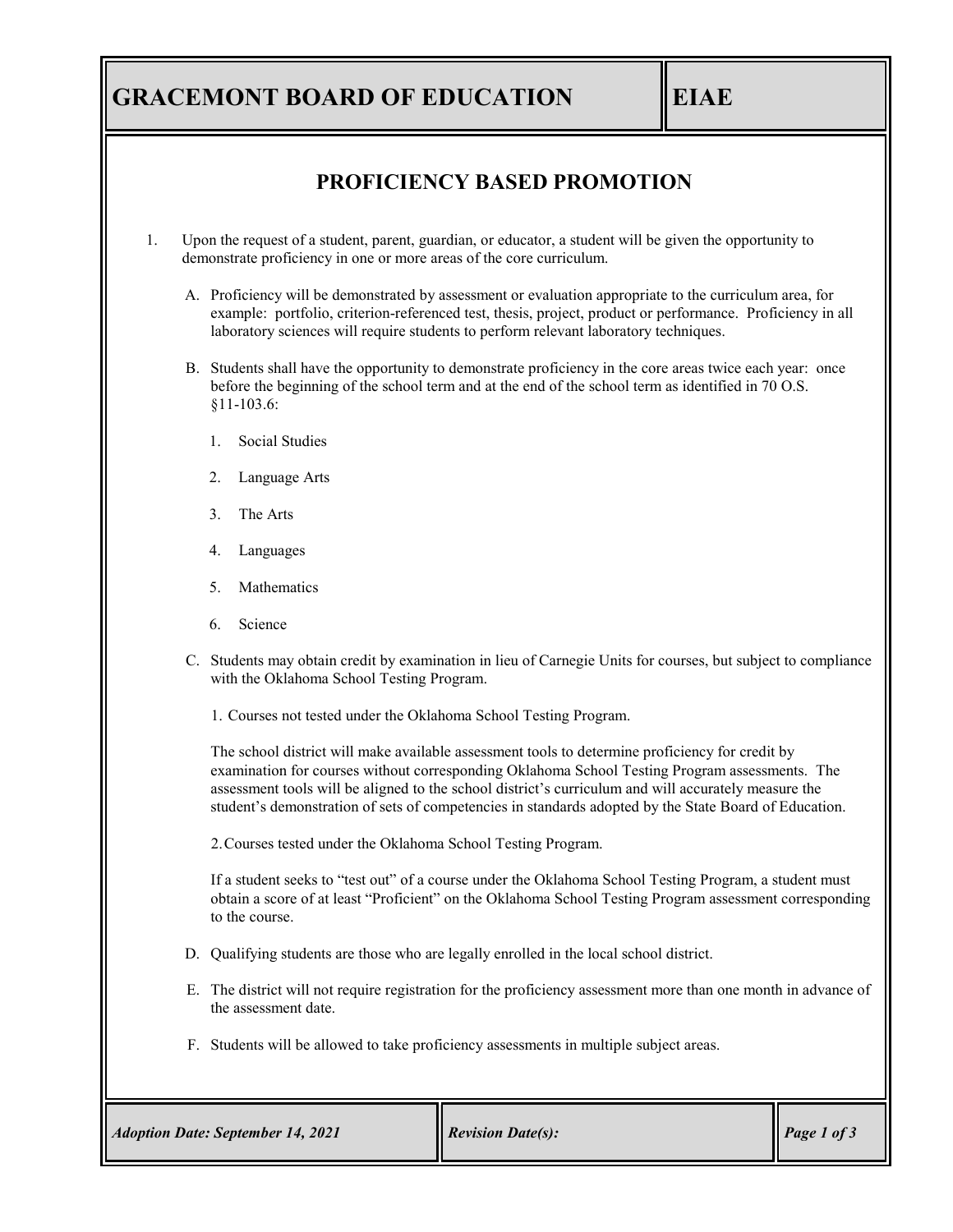## **GRACEMONT BOARD OF EDUCATION EIAE**

#### **PROFICIENCY BASED PROMOTION (Cont.)**

- G. Students not demonstrating proficiency will be allowed to try again during the next assessment period. Failure to demonstrate proficiency will NOT be noted on the student transcript.
- H. Exceptions to standard assessment may be approved for those students with disabling conditions.
- 2. Students demonstrating proficiency in a core curriculum area will be given credit for their learning and will be given the opportunity to advance to the next level of study in the appropriate curriculum area.
	- A. The school will confer with parents in making such promotion/acceleration decisions. Such factors as social, emotional, and intellectual needs of the student will be used in the consideration of the promotion/acceleration decision.
	- B. If the parent or guardian requests promotion/acceleration contrary to the recommendation of school personnel, the parent or guardian shall sign a written statement to that effect. The statement shall be included in the permanent record of the student.
	- C. Failure to demonstrate proficiency will not be noted on the transcript.
	- D. Students must progress through a curriculum area in a sequential manner. Elementary, middle level, or high school students may demonstrate proficiency and advance to the next level in a curriculum area.
	- E. If proficiency is demonstrated in a 9-12 curriculum area, appropriate notation will be placed on the high school transcript. The unit shall count toward meeting the requirement for the high school diploma.
	- F. Units earned through proficiency assessment will be transferable with students among school districts within the state of Oklahoma.
- 3. Proficiency assessment will measure mastery of the Oklahoma Academic Standards in the same way that curriculum and instruction are focused on the Oklahoma Academic Standards. In other words, assessment will be aligned with curriculum and instruction.
- 4. Options for accommodating student needs for advancement after demonstrating proficiency may include, but are not limited to, the following:
	- A. Individualized instruction;
	- B. Correspondence courses:
	- C. Independent study;
	- D. Concurrent enrollment;
	- E. Cross-grade grouping:
	- F. Cluster grouping;